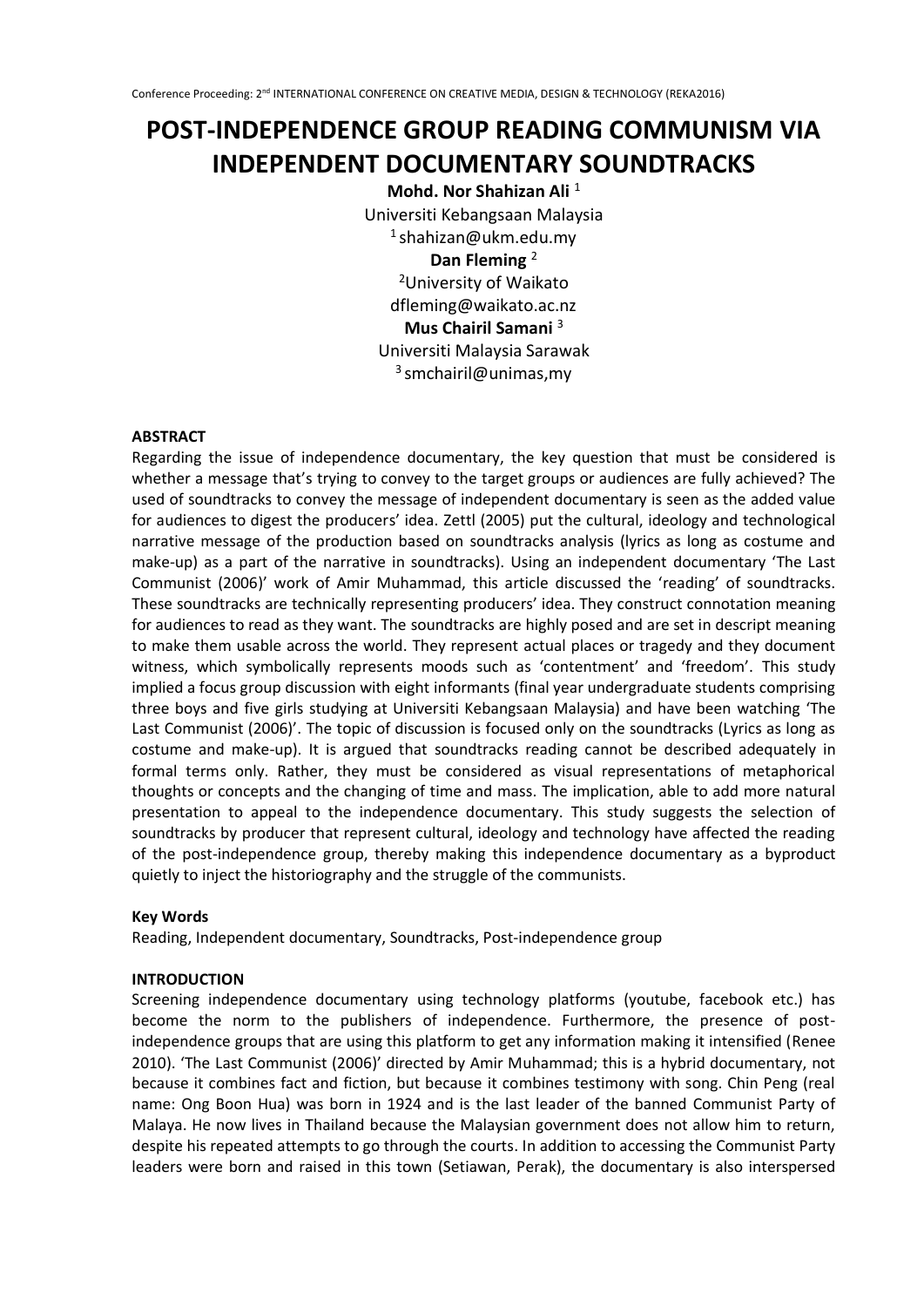with specially crafted music to bring video content, and access to some of the movie before the end of Communist. Visited more than 80 documentaries and Chin Ping-related persons, including Chan's hometown, horse of members and currently reside in southern Thailand guerrillas. The entire film is interspersed with Chinese, Malay, Hokkien, Cantonese, Tamil and English. According to Lester (2003) and Mus Chairil (2006), the process of understanding the meaning of the message thats trying to convey by the media is a complex process and complicated and usually requires efforts reader himself to try to understand the messages conveyed (self-taught or 'hard-wired'). Understanding of a message delivered by a medium to the audience is important because media content, including an independent documentary in particular can afford to leave the impression that many of the audience either of the positive or negative (Mohd. Nor Shahizan et. al 2013). Independent documentary 'The Last Communist (2006)' that analyzed in the article is more geared to the use of soundtracks (cultural, ideology, technology) in describing the visual narrative and composed songs in the mould of old-fashioned propaganda films to gives an insight to the audience, particularly the postindependence group to understand the early life of Chin Peng and interviews with the people where he lives and those who are involved with communist activities in various places. The plot of this independent documentary started from his birth to national independence to revisit the history of the figures and Communist Party of Malaya.

#### **LITERATURE REVIEWS**

The term narrative is a term that is polysemy or has diversity of meaning implicitly or explicitly. According to Machin (2004), narrative storytelling means one or more events that really or incorrect by one, two or more tellers to one, two or some recipients of the story. Fludernik (2009) described the narrative as conjunctions or a discourse on the story can be presented through various forms of media. This is because the concept of a story can be conveyed to the public through various means of communication including oral methods. Definition thoroughly described the narrative as a representation of the world in the form of linguistic or visual medium to deliver a message. Traditionally the process of narrative or storytelling can be easily understood through three phases, namely a beginning, middle and endings. McQuail (2005) also introduced an analytical approach focuses on how audiences make assumptions and adjustments to the content of the media. As an open media messages and has multiple meanings, then it is constructed according to the context and culture of the recipient. The original message will be through the media interpretation and construction which have denotative and connotative. Leeuwen (1999) and Kress & Leeuwen (2002) stated that the music used in a work has the potential for broad meaning. According to him, music has a very high value, meaning that if it succeeded in forming potential connotative meaning. Based on these responses, the use of music in a work intended to create an index in the perfect meaning of the work. Meaning that it should be understood this need of the audience the process of literacy (Jonas Baes 2012). According to Stokes (2013) and Jonas Baes (2012), music and action genre's influences aesthetically pleasing and ideology. Their assessment focused on the relationship between music and the diversity of film genres. In addition, they stressed the role of ideology in shaping the structure and meaning of music in the genre and how to form genre film music. According to them, the dominant approach to music can also affect the emotional character of the theme of melodrama. This opinion focuses on every genre of music that is injected into the film contains ideology. This opinion is in line with Ross (2003), which discusses the role of narrative film formation based on the style, structure and presentation of musical genres. According to him, the music (song) is not just a form of storytelling films but how it is told. Music (song) can do the dialogue can't and sequence music (songs) can do things that can't be done by conventional narrative. Music (song) in the film speaks what can't speak or at least what can't be understood clearly by the film. Moreover, according to Boltz et. al (1991) and Tan et. al (2007) music is able to change the narrative of the film. Music can build the audience's perception of the meaning of the movie when played simultaneously with the film scene. The music has a strong influence on the behavior of the viewer through the characters and objects are shown on the screen, especially when the image on the screen is neutral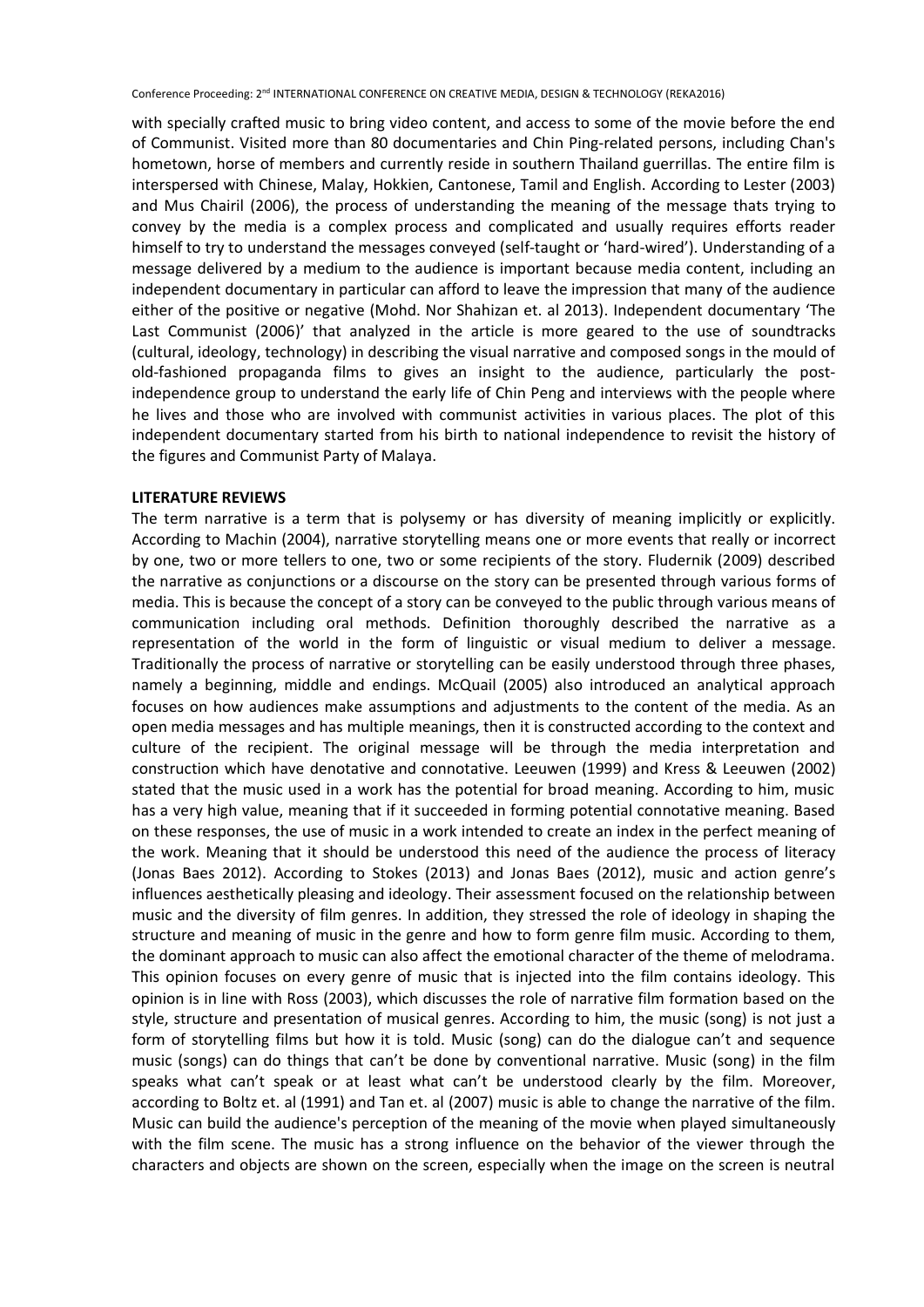or ambiguous. Although the music is played simultaneously with the action sequences in the film, but the soundtracks can influence the audience's perception of emotional character and personality. Among other things, this finding indicates the relevance of the music role in developing dichotomy (two parts counter). According to Morgan (2011), the diversity of characteristics of the music's as a character theme and composition leitmotif (repetition of musical ideas) can create unity score. Music theme can also explore the main character and the enemy character in a character itself and emphasize the tension between good and evil character. Each character can be developed in different ways in terms of narrative and music. The music also plays a role in stimulating the memory of the location where the film screened in. Boczkowska (2009) states music can stimulate the memory or collective memory through musical moments. The concept of musical moments can be a parameter in interpreting the film. When music is played with dialogue, the acquisition of control over the image and push the narrative changes prove important to the creation of music and film narrative helps in stimulating the process of memory. This view is supported by Teixeira (2014) that states are able to exhibit the film background aural role in the construction site more effectively. According to him, the narrative is based on poor and improvements made to create a distance between the image and the stories in the narrative logic weaken. The goal is to generate a strong personal interpretation of related images. The same thing can happen with the application of acoustic strategy (clarity of sound and tone quality in sound) to allow the audience to accept moral responsibility in the development of an event. Next, the music background in certain locations can highlight the identity of a nation. So, the movie background music can express the national identity of a nation (Avila 2011; Shantini Pillai 2013). In a variety of narrative structure, nationalist consciousness through music symbolizes the metaphorical parallel with the ongoing changes in the ideological perspective on international affairs, culture and popular transnational and domestic modernization. Means it plays a role in dismantling the differences and changes in identity construction. Among other things, it plays a role in determining the image. Baird & Samson (2009), Shresthova (2008) and Sundar (2007) stated that the music not only influenced the culture and the image of a community that sings the music, but also can shape the culture and image of other people who are exposed to it. The effect produced by music can convey the idea of political conservatism and national hegemony of value to the whole community around the world (Padilla 2010). Narrative elements produced by the music offering support to the subtext of interest to be explored by the viewer through the film score. Technology also plays an important role in producing music that can transcend the boundaries of globalization. Lewis (2014) stated that cross-border production music identity is aligned with the rapid development of technology. According to him, the film serves as artistic manifesto in new technology and aesthetic potential can be seen through the work of a filmmaker who experimented with film background music. The use of the latest technology allows filmmakers to compose music in a way that is provocative, form criticism, and in parallel with the film image you want highlighted. Among other things, Ferguson (2012) said the role of music technology impact the development of a union between the same ethnic located in different places. Technology can create music that can be understood by the same ethnic despite being in different places. The uniqueness of the music can be dealt with using the latest technology. The importance of music as soundtracks in the production of films or documentaries can't be overstated. There is also focus on the importance of ideology brought by ethnic and other ethnic influences directly. There are also, it complements the cultural identity of a nation that practiced by, thus giving space to the community as a whole to understand the culture. Finally, the music soundtracks can also be used as practice for maximum growth of technology. The use of the latest technology to create a universal musical (Zettl 2005).

#### **PROBLEM STATEMENTS**

As described by Wood (2004), we construct meaning during the process of interaction with others and through dialogue in our thinking. The constructive process is also a symbolic meaning because we rely on the word in the mind to think about the meaning. In addition, according to Wood (2004)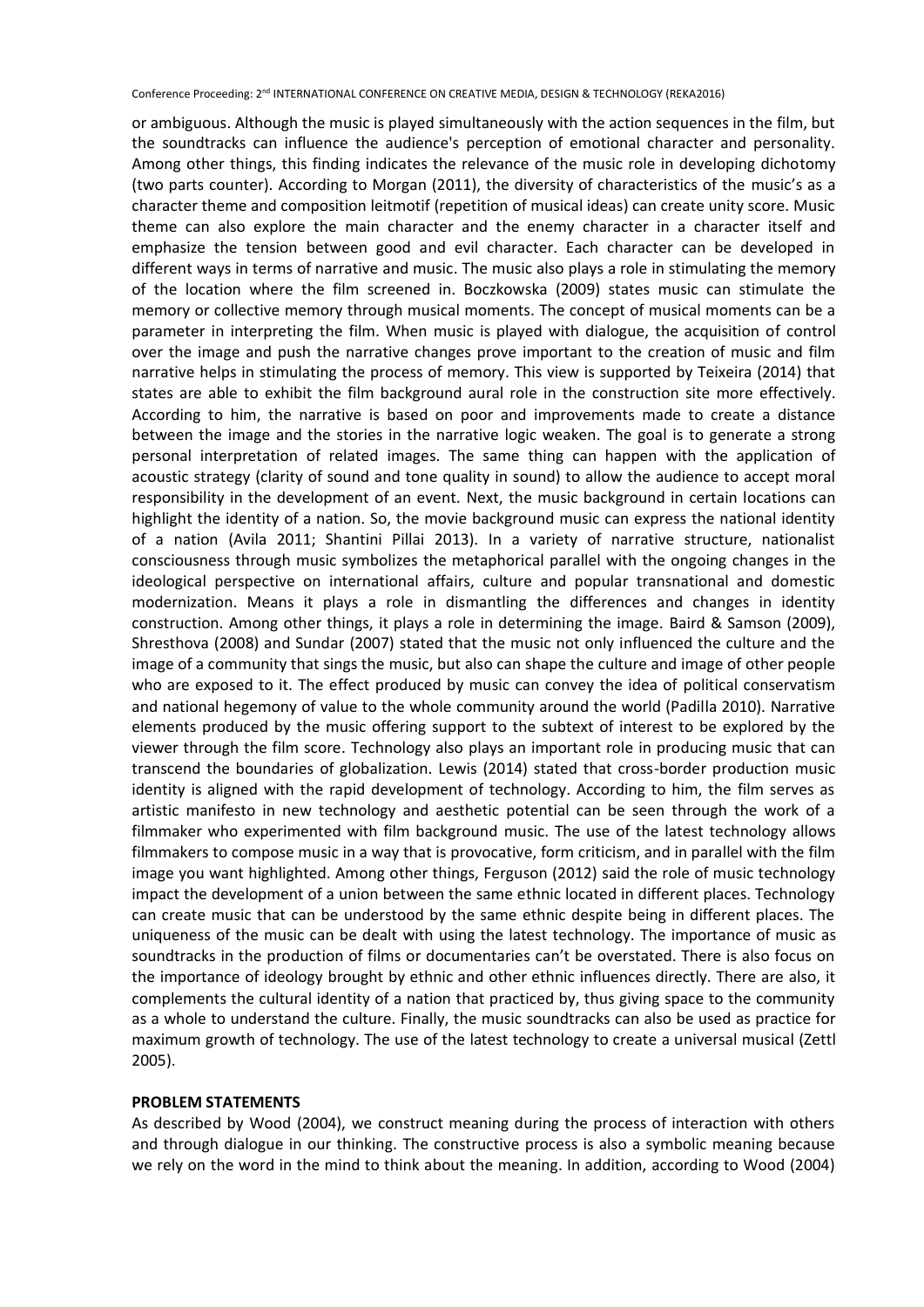audience as symbol users actively interpret events, situations, experiences and relationships. Audience uses symbols to name, judge, act reply, teamed experiences, ideas, and feelings. The other thing to consider is the soundtracks (cultural, ideology, technology) in this independent documentary can form a discourse (Fairclough 2001). That is, discourse as a shared knowledge about the world and everything that happens in it. For example the word 'communist' here means that it was agreed that the group 'fanatic' and the enemy of the 'independence'. According to Zettl (2005), music have a very high value meaning when it succeeded in forming potential connotative meaning. Based on this notion, the use of soundtracks (cultural, ideology, technology) in the independent documentary 'The Last Communist (2006)' aims to create an index in a perfect means of nature of an independent documentary that covered historical issues. In the words of Potter (2011), in view of the media in forming a unity within a nation, we look at how the process of nation building and how the media took the build (construct) a 'national culture' and 'national community'. Nation-state must have a shared culture and civic ideology, a set of understandings and aspirations, sentiments and ideas that unite people together in the country. History and chronology towards independence should be carefully studied and known by all members of society. Soundtracks of the 'The Last Communist (2006)' is based on the approach in the understanding of the people of Malaysia produces about the Communist Party of Malaya (focuses on Chin Peng in person) and history-independence elements. This understanding is expressed through independent documentary 'The Last Communist (2006)' which has been consolidated by using a new approach in the delivery of the historical documentary. Sociologist Pierre Bourdieu, stressing that "journalists should be exposed to professional broadcasting to the production of the 'extraordinary' on every routine needs outside the norm" (Bourdieu 1996: 20). In the field of independent documentary production, he describes the importance of producing the form 'intuitive understanding'. Producers need to produce a documentary that focuses on the style of thinking and intuitive 'theme', which will highlight the issues and plot narrative to the audience with the assumptions and thinking beyond the boundaries of normal. Consent must be obtained in understanding the meaning of 'intuitive', if producers expect the audience to understand the patterns of delivery a new documentary approach. The question is whether independent documentary 'The Last Communist (2006)' laid the foundation that all people today understand Malaysia chronology of the history of independence and any significant with legacy of Chin Peng, exiled leader of the banned Communist Party of Malaya? There are two large generation of post-independence generation, aged between 18-25 years (the target group of this independence documentary) and the post-independence generation aged 25 years and above. The question is whether the target groups understand every inch of the chronology of the history of independence any significant with legacy of Chin Peng, exiled leader of the banned Communist Party of Malaya? Changes also affect every time their perception and their sense of patriotism. Efforts to improve the understanding of 'intuitive' in the audience are strengthened by interviewing personalities involved with emergency events (1948-1950) and genuinely from the towns where Chin Peng lived in from birth. The interviews are intended to give a clear picture to the audience about the events that took place at that time and followed its own narrative of each individual experience as they know what is the Communist Party of Malaya and Chin Peng in their personal viewed. Visuals of interviews well grasped and effectively in the independent documentary 'The Last Communist (2006)' to give visual impact and support by craft musical in providing a better understanding to the audience of this independent documentary. Barthes (1977), states that an image can be interpreted with different meanings, assisted by the wording of the texts that represent the image. Compilation of images can carry a variety of potential meanings of 'language founded' (Griffiths 2005; Mohd. Nor Shahizan et. al 2013). However, for a simple representation of the system, meaning built from real world phenomena (reality). Experience and observation to make the audience understand each visual meaning based on the actual phenomena. Narrative in an independent documentary image 'The Last Communist (2006)' does not appear only with the restructuring of symbolism as it appears on the complex system of symbolism. This understanding can be said to be 'creating meanings for the image' is different to 'create words to reality'. This understanding coupled with an independent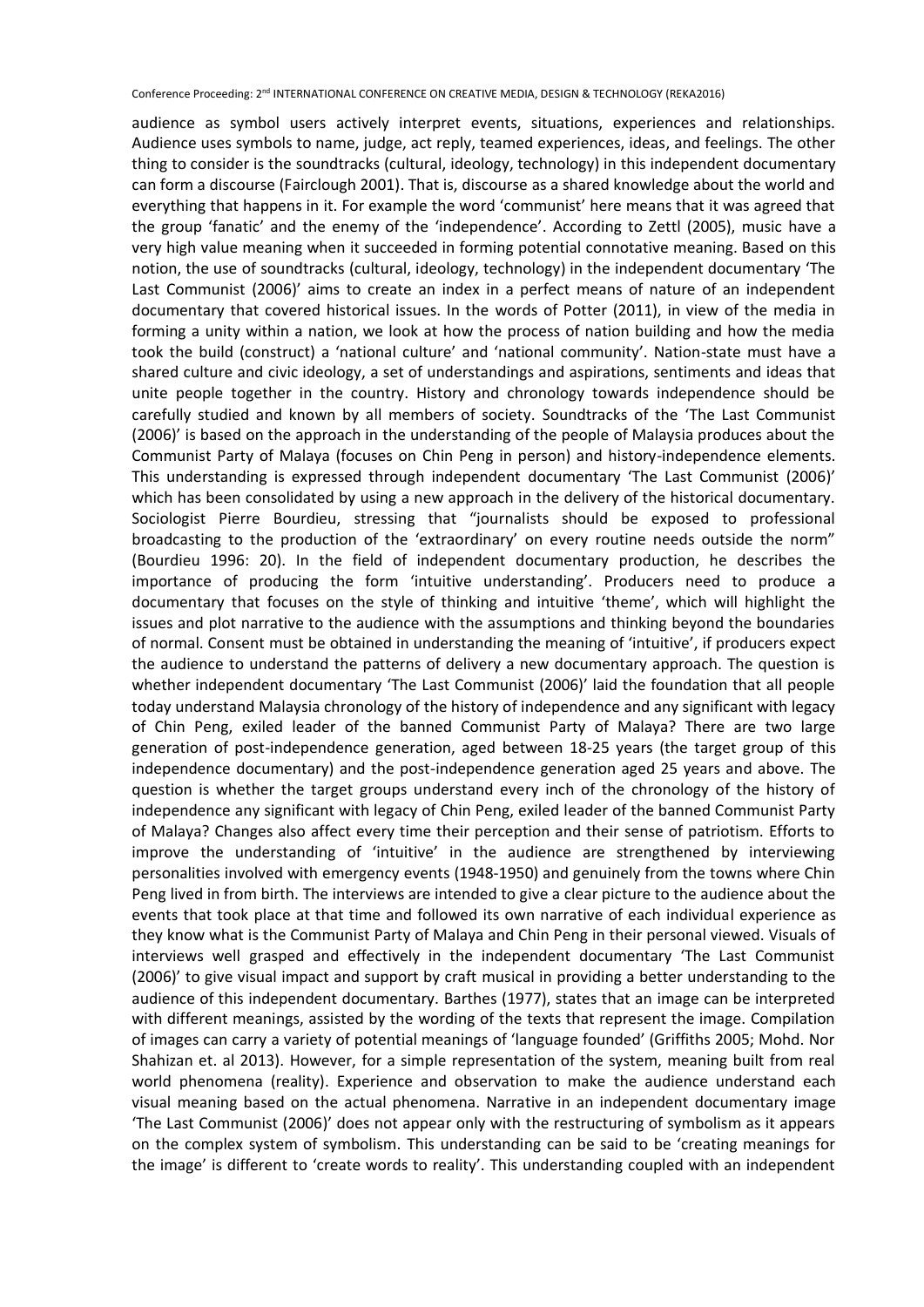documentary producer 'The Last Communist (2006)' which incorporates interviews with former leaders involved in the efforts of the communist resistance. So, this interview will help in allowing viewers to see every visual phenomenon associated with the actual. The use of crafted music (the oldies) has led to a feeling in the audience to understand the independent documentary as a matter of history. Generally, it can be illustrated that visual and soundtracks in the documentary presentation has 'strength' to describe every real situation based on the facts, and in some cases it can get rid of denotation meaning embodied in visual presentation.

## **METHODOLOGY**

Focus group interview was conducted with eight informants (final year undergraduate students from Malaysia, comprising three boys (two Malays and one Chinese) and five girls (two Malays, two Chinese and one Indian) studying at Universiti Kebangsaan Malaysia) and has watched the independent documentary 'The Last Communist (2006)' (TLC) produced by Red Film Production which premiered at the Library Tun Seri Lanang (PTSL), Universiti Kebangsaan Malaysia (UKM). Data focus group discussions labeling the LMA (Malay male A), LMB (Malay male B) and LC (Chinese male). Meanwhile, PMA (Malay female A), PMB (Malay female B), PCA (Chinese female A), PCB (Chinese female B) and PI (Indian female). The analysis is descriptive about some interesting aspects related to cultural, ideology and technological narrative message (through soundtracks elements name as lyrics as long as costume and make-up) from an independent documentary TLC on the construction of their views (Zettl 2005). This article focuses on three assessment analysis key votes (cultural, ideology and technological) on the interpretation (reading) of the educated post-independence group of the independent documentary 'The Last Communist (2006)'. The evaluation is to the reaction of the post-independence group informant's to the narrative message (read: reading) delivered by independent documentary.

## **RESULTS & DISCUSSION**

## **Soundtracks elements (Lyrics as long as costume and make-up) in 'The Last Communist (2006)' (TLC)**

Based on independence documentary TLC, began from minutes (0:04:54 to 0:05:44) there is a Mandarin song that tells the story of a real romance to the last man. Pure love requires sacrifice very deep. Below are the lyrics of the song.

Love is patient and kind Love is not jealous Love is not boastful or proud Or does shameful things Its does not demand its own way It is not irritable And keep no record of being wronged It does not rejoice about injustice But rejoices whenever truth wins out Loves never gives up, never loses faith Is always hopeful And endures through every circumstance Loves never gives up, never loses faith Is always hopeful Love always endures forever

/ends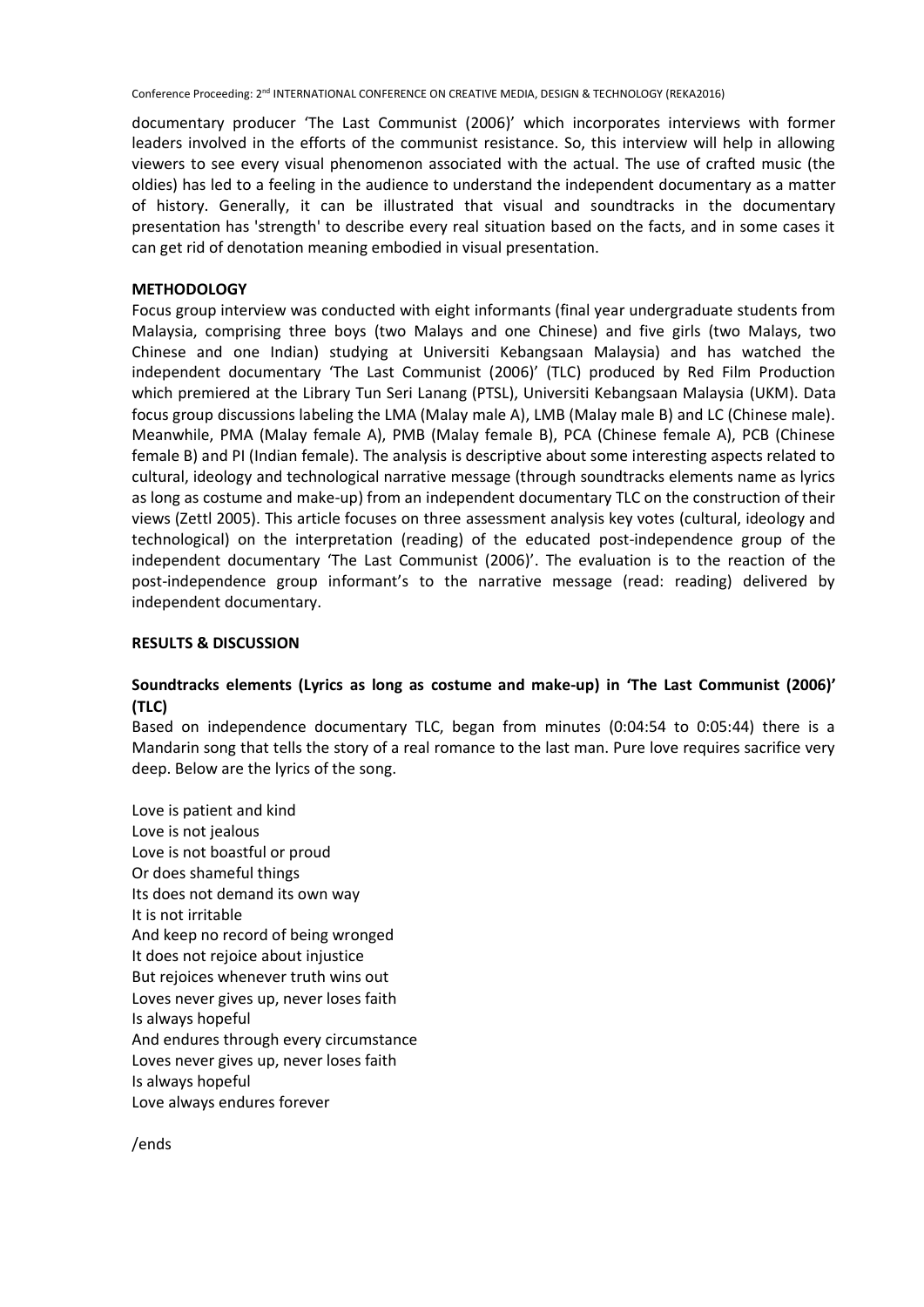

**Figure 1 shows the costume and make-up used for the song.**

Based on independence documentary TLC, began from minutes (00:07:50 to 00:09:19) there is a Malay song that tells about the establishment of the communists and their vision and mission. Below are the lyrics of the song.

In the 1848

Communism was born Comrades Marx and Engels did publish The communist manifesto Rise up proletariats Abolish all greed Imperialism is our main enemy Which we must destroy Fly high the red flag Fight for a just world With Lenin's triumph in Russia We dismantled fascism A change sweeps across China The Socialist Revolution Rise up proletariats We are the great hope Capitalism is our main enemy Property must be shared by all Fly high the red flag Glorious Communism

## **/end**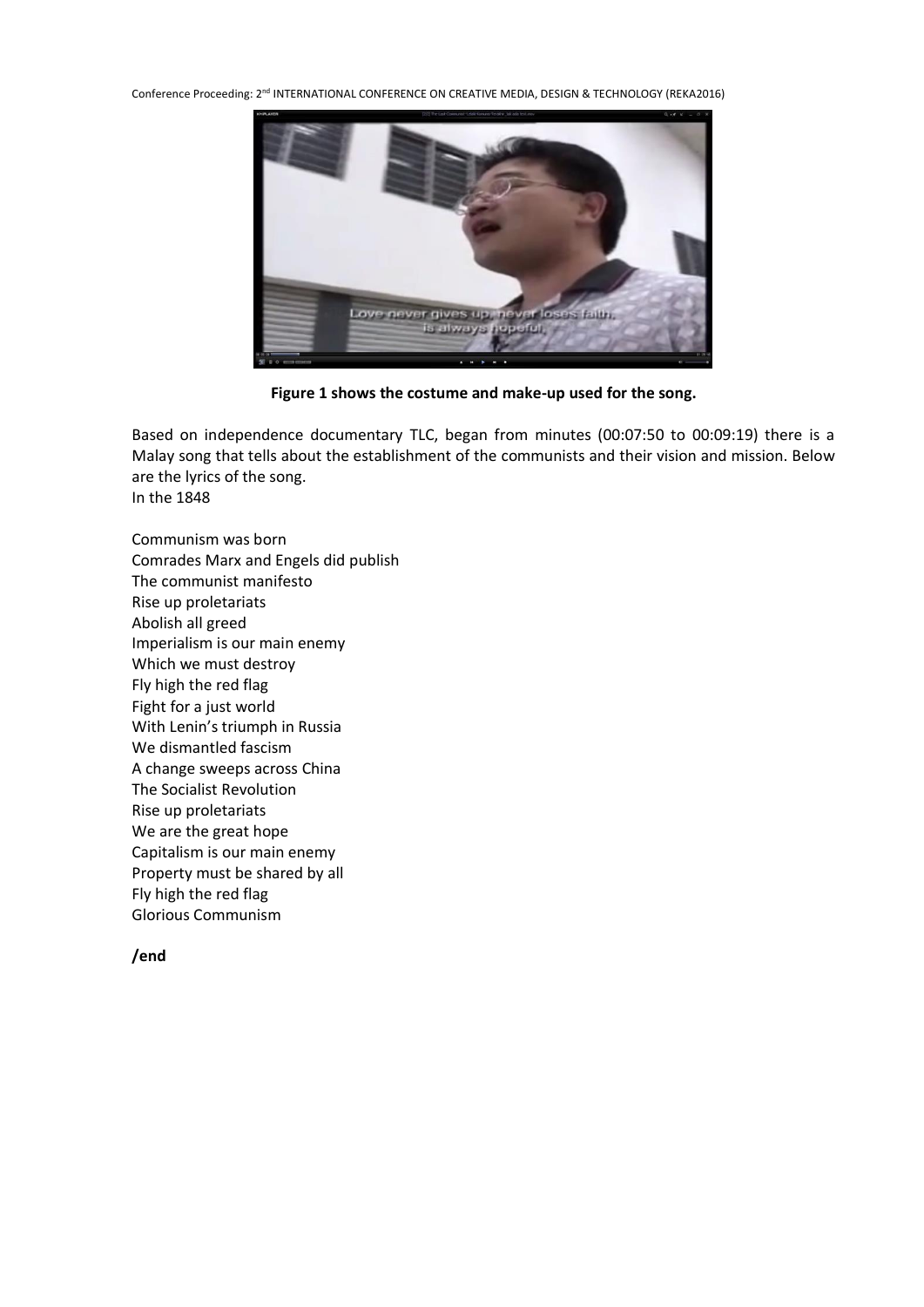

**Figure 2 shows the costume and make-up used for the song.**

Based on independence documentary TLC, began from minutes (00:15:36 to 00:17:09) there is a Malay song which tells how the people of Malaya at the time was attacked by the malaria's disease. Below are the lyrics of the song.

Malaria massacres Malaya (5X) No matter your age, creed or color In time of emergency malaria rules A tragedy in the tropics Thousand are feverish and shivering Vomiting and delirious Comatose with renal failure Wishing death will hasten Malaria massacres Malaya (5X) Anopheles mosquitoes carry the fatal protozoa Even the death toll of warfare Cannot match the malarial body-count Thousand are feverish and shivering Vomiting and delirious Comatose with renal failure Wishing death will hasten Malaria massacres Malaya (5X) **/ends**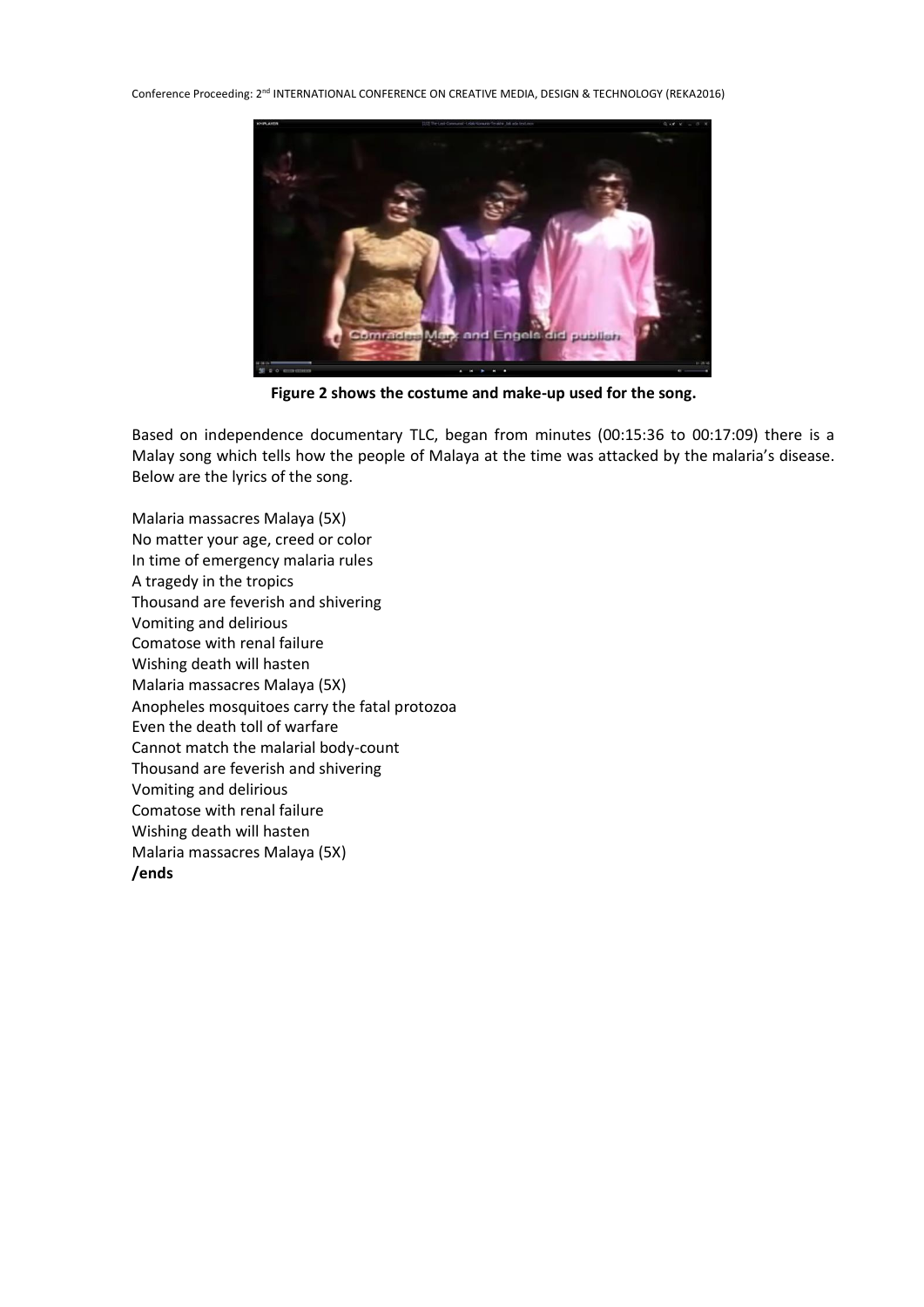

**Figure 3 shows the costume and make-up used for the song.**

Based on independence documentary TLC, began from minutes (00:34:37 to 00:37:23) there is a Malay song which tells the story of gratefulness of the people of Malaya because there are raw materials (rubber and tin). Next, praised (cynical) colonial (British) who profit from these raw materials. Below are the lyrics of the song.

Let us all be thankful For the bounty of Malaya Our natural resources Help build a peaceful country Your gifts are priceless We are blessed with rubber and tin Spreading the glory of Malaya Generating our economy forever When the world needs tin and tyres Malaya is willing To provide the raw materials Mines and plantations were built by the colonialists The people of Malaya Are happy forever The fruits of Malayan labour We were once poor, but now prosperous We are the top exporter Of rubber and tin in the world When the world needs tin and tyres Malaya is willing To provide the raw materials Mines and plantations were built by the colonialists The people of Malaya Are happy forever **/ends**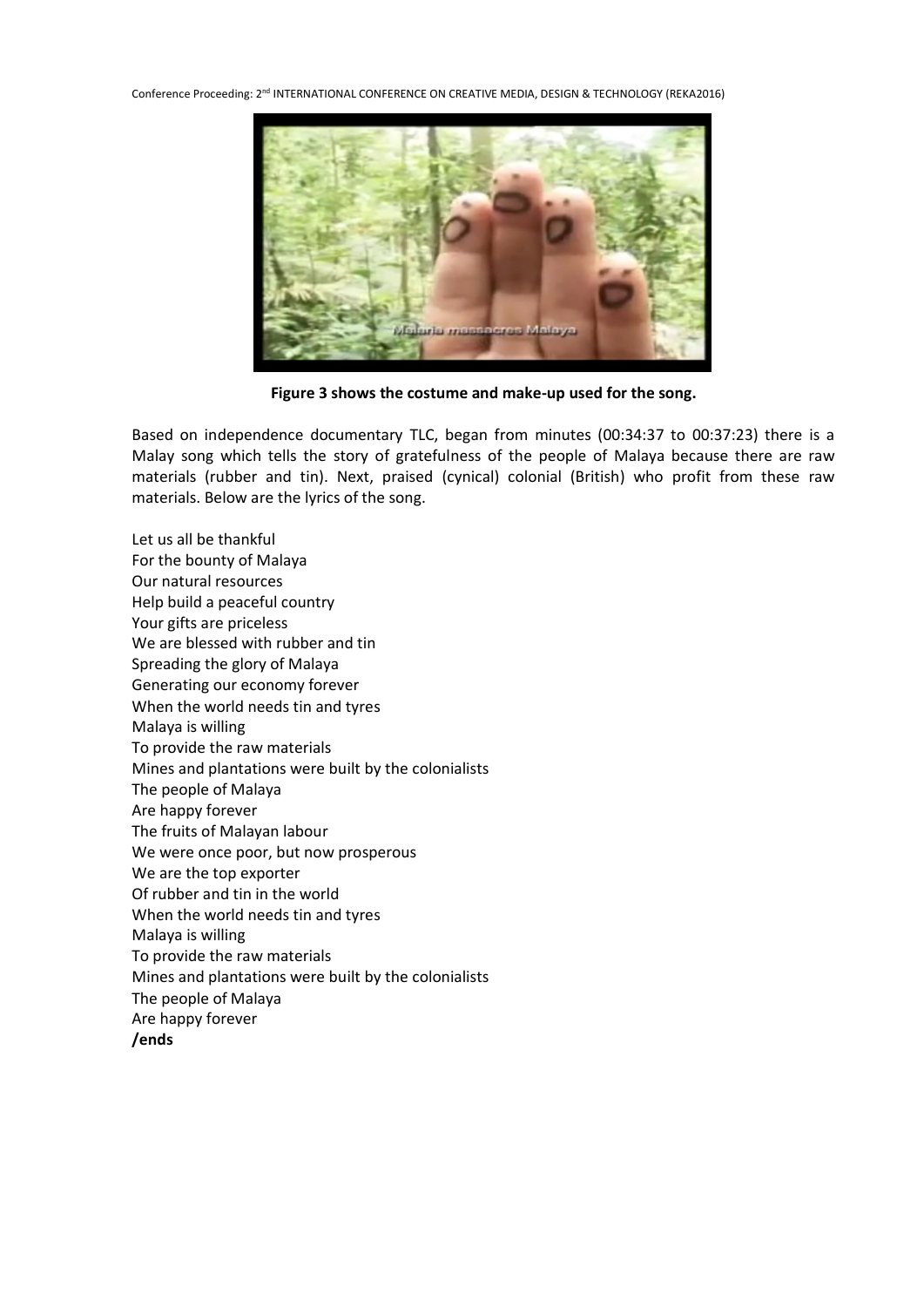

**Figure 4 shows the costume and make-up used for the song.**

Based on independence documentary TLC, began from minutes (00:48:22 to 00:50:12) there is a Malay song which tells about the implementation identity card (IC) during an emergency. Also featured on the pride of the people of Malaya using IC. Below are the lyrics of the song.

IC is easy, IC's a breeze Everybody's got an IC If someone's not sure About who you are Just show them your IC As proof of identity You are Malayan This is our pride IC's important, IC's a must There's no need to worry IC contains the data Which you can use anywhere Name, sex, address Your personal number How special you are We are citizens of Malaya IC is our pride and joy Protect the national identity So the name of Malaya Will be celebrated across the world IC's small, IC's light IC must be well kept If it's lost or stolen You have to pay the fine IC is not a toy Don't let your IC be abused by Communist elements **/ends**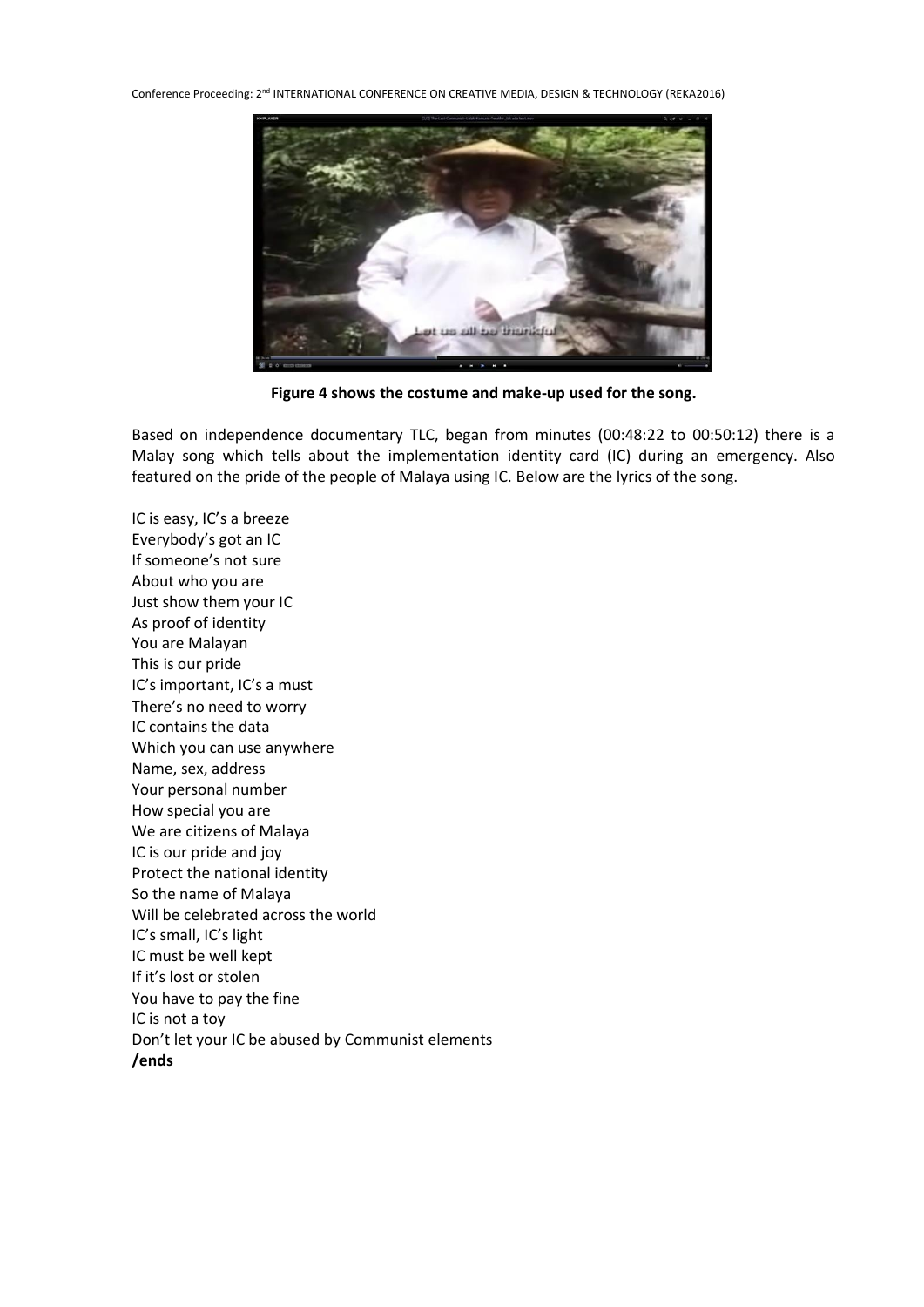

**Figure 5 shows the costume and make-up used for the song.**

Based on independence documentary TLC, began from minutes (01:03:03 to 01:04:43) there is a Malay song which tells the story of war and the use of weapons. Below are the lyrics of the song.

Hey gorgeous with your weapon So dangerous, you're a thriller If you want me, pull the trigger You're my target, I'm the bullet It's for sure, you'll try to flee But you can run or hide from me My gun is fancy, it's shiny and pretty If you want my advice, listen closely If you want to do combat in the jungle Be smart and pick a 303 The barrel is wide, the barrel gleams An M-16 in the jungle will jam up Bang Bang! This is not a game Bang Bang! I take no prisoners Bang Bang! It's fun to shoot around Bang Bang! Even foes can become friends The Brown Machine gun is stylish and handsome It's bound to hit the spot When exchanging fire But for a guaranteed kill Lob a grenade with all your skill

## **/ends**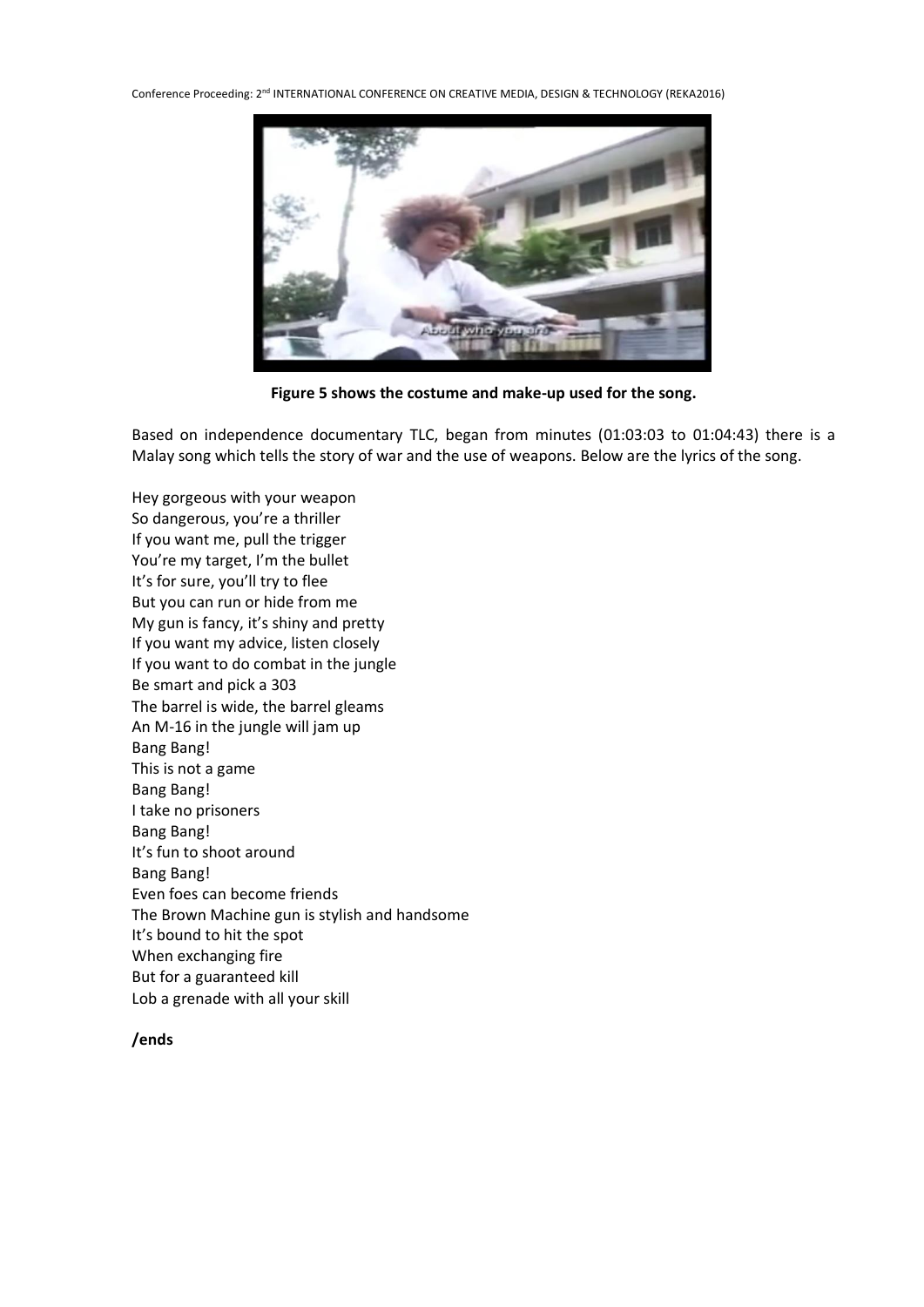

**Figure 6 shows the costume and make-up used for the song.**

Based on independence documentary TLC, began from minutes (01:05:45 to 01:08:22) there is a Mandarin song which tells the story of the communist revolution. Also infused a sense of longing communists to the people they love. Below are the lyrics of the song.

We all came from different places For the same goal – Revolution The battle is coming The battle is coming There are soldiers in front And there are civilians behind them We are united to move forward bravely And to kill the enemy Eliminate them, eliminate them, let's go We gave our youth to the motherland The river flows happily to faraway I miss my girl in my heart **/ends**



**Figure 7 shows the costume and make-up used for the song.**

## **First Assessment Analysis (Cultural)**

The soundtracks through independent documentary TLC managed to convince the audience that the battle fought by Communist Party of Malaya in order to achieve independence, and the agenda in fostering patriotism in building construction of race and racial unity Malaysia (based on the story of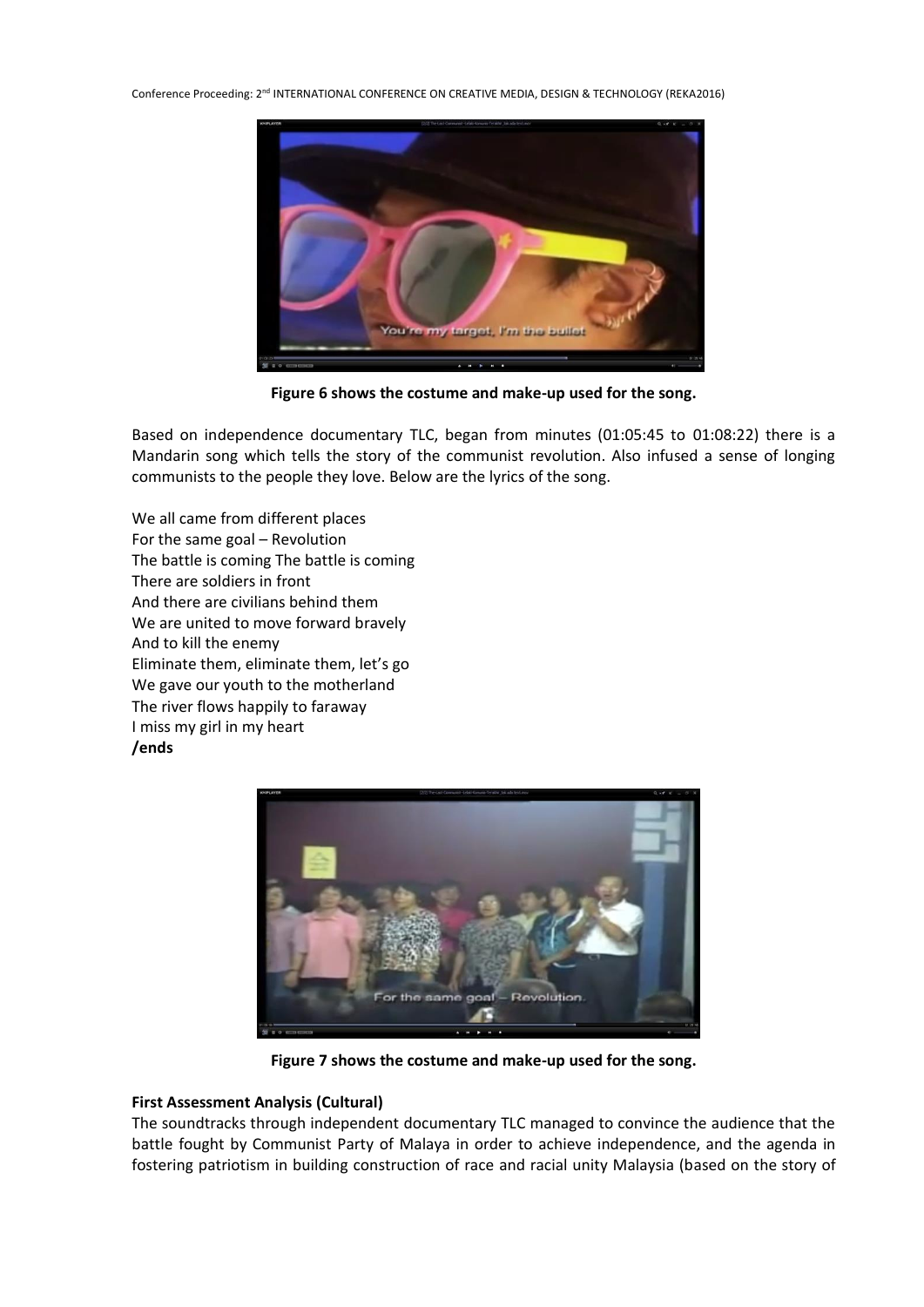Chin Peng in person) is achieving its goals. This independent documentary had related its agenda to the historical issue that regarding to the multi-cultural issue. Informants the relationship between history and TLC from the characteristics of the construction of race and racial unity Malaysia (based on the soundtracks) through the screening of this independent documentary.

- *PMB: Actually motif is actually served to demonstrate to the public, especially to the people of Malaysia today that to achieve independence process that requires a form of struggle that requires us to sacrifice anything.*
- *LMB: There are too. Typically independence documentary aired showing typical Malay soldiers at war. There are differences with TLC documentary, this documentary shows how the communist troop took up arms against the British who occupied Malaya and the way they live, not against Malaya soldiers.*
- *PCB: I watched the bombing of Hiroshima, and we can see how it got the atomic bomb was, and how large explosion occurred. It seemed that the same might not want to talk at all of the information that is presented. Shown on a multi-ethnic society in a region once inhabited by the cultural communist blended and secure.*
- *PCA: Yes. About Tunku Abdul Rahman biography. This documentary is not the same, in this documentary highlights the communist troop, and in the documentary feature about the greatness of Tunku Abdul Rahman's.*
- *LC: Yes. About Crush Malaysia. How the dispute between Malaysia and Indonesia. I'm not sure, but revealed about the war ... but TLC to give new input to me that there is continuity between multicultural and its own opinion about the communists.*
- *PMA: Yes. But within an hour, the instant that I watched. I admitted the difference between the documentary that I watched before with the TLC that I saw on the independence day. TLC is not a documentary appeared normal. But the idea is pasted with justification and unbiased mainly involving multicultural.*
- *PI: Yes. I saw people of all used as tools or slaves or victims of the tragedy. Westerners look like a very powerful and Asians look like subordinates. They came and occupied and tried to teach us how to do such things. Actually we too are not stupid, we already have civilization, we have government in the days of empire, we were, but they still think they are the best, and they come to teach, while the system of government of our own, we have that on our own, we have a government, we have subordinates all, and we kind of can life become a true civilization. Communist trying to deny the rights of the colonists, but this gives little TLC exposure outburst for us to talk about our history.*
- *LMA: Yes, too, but see how. Cannot be denied is very boring. We also do not how much interest; with pictures all old and unattractive. The difference is obvious. If a show at RTM TV1, they will show how we can be free. How Tunku Abdul Rahman went to retrieve the independence. But when watching the TLC, can be clearly seen how Malaysia today, and where are we heading exactly?*

Agenda-determination theory assumes that the media can influence public opinion in the event, it gives more attention to some of the issues and reduces attention to other issues to think about by the public (Severin & Tankard 2001). This point should not be used in production documentary TLC, because informants see more of this independent documentary narrative history of the struggle in gaining independence and the banned of Communist Party of Malaya. The question of the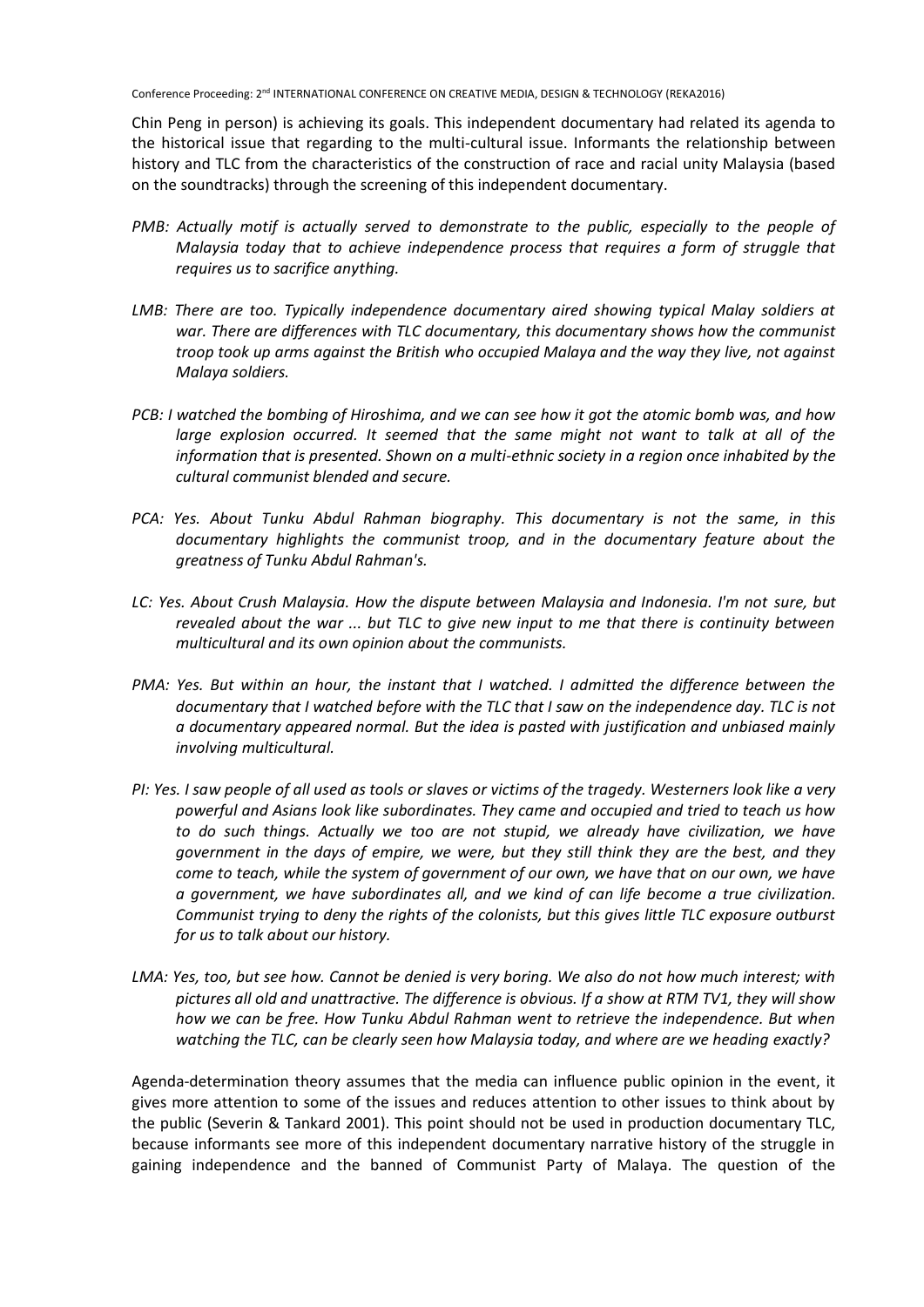construction of race and racial unity of Malaysia (based on the soundtracks) in the independent documentary TLC cannot be traced. by the informants. It has been proven that this independence documentary tells the truth about communism as a person who has been fighting the government. But the audience saw it as a hero defending the independence of Malaya. According to (Renee 2010), "the importance of the documentary as a technique for government propaganda, public education, and the dissemination of ideas to educate people in a variety of topics". But in this case, the historical documentary is not entirely affected overall to the audience because there are still informants who say that communism as a hero and not a terrorist. This argument is in line to Foltz et. al (1991) and Tan et. al (2007) suggest that music can change the narrative of the film. The perception of the audience can be constructed when the music is played simultaneously with the scenes in the film. Particularly strong influence on the behavior of the viewer through the characters and objects are shown in every scene, especially when the image on the screen is neutral or ambiguous.

#### **Second Assessment Analysis**

This independent documentary presents the main attention especially ideological aspects inside informants. So that the informants thought that the communists are fighter. There are some impact caused the audience after studying the soundtracks of independent documentary TLC. Including the rejection of the notion that labeled terrorists by the government to communists. Overall informants stated that the communist also the freedom fighters. The assertion is proved as follows: *LMA: Actually, after all, my personal opinion, did I say a struggle ....*

- *PCA: A global struggle. Because of this communist, not only seen in Malaya, but it appeared around the world, and brings a unique political arrangement.*
- *PMB: For me this is a communist ideology. So, when called ideology or thought, we must have our vision. So, it was named also struggle, even we say communist or socialist, remains to fight for something.*
- *LC: Yes, I agree. Only when in Malaya, the fight was founded by the Chinese, so that the people in Malaya consider it only for the Chinese, and that's a factor that successfully applied by the subject in school history.*
- *PCB: They have their own beliefs, but may not be accepted by most people because of their affiliation rather ... like us here ... we have religion, so we cannot accept their concept,,, like their ideology because here we have our own ideology and belief. Let them fight if can, but with a different ideology.*
- *LMB: Yes ... because everyone wants something that he must fight ... like when we are learning, that if you want to target, we must fight ... Same like them, they want what they desire (want) ... meaning that…they have no choice…they have to fight ...*
- *PMA: Yes, and it was not just a fight, but an idea that was formed for the same direction around the world. Until today they still remain in some countries.*
- *PI: They practically fight but they have an agenda of its own.*

Ideological and aesthetic have an impact depending on the genre of music and film (Stokes, 2013; Jonas Baes 2012). The diversity of film genres to influence the music and genre; both are interrelated among each other. The structure and meaning of music in the genre also influenced by the ideology of a film role, especially in the process of forming the message. The dominant approach of an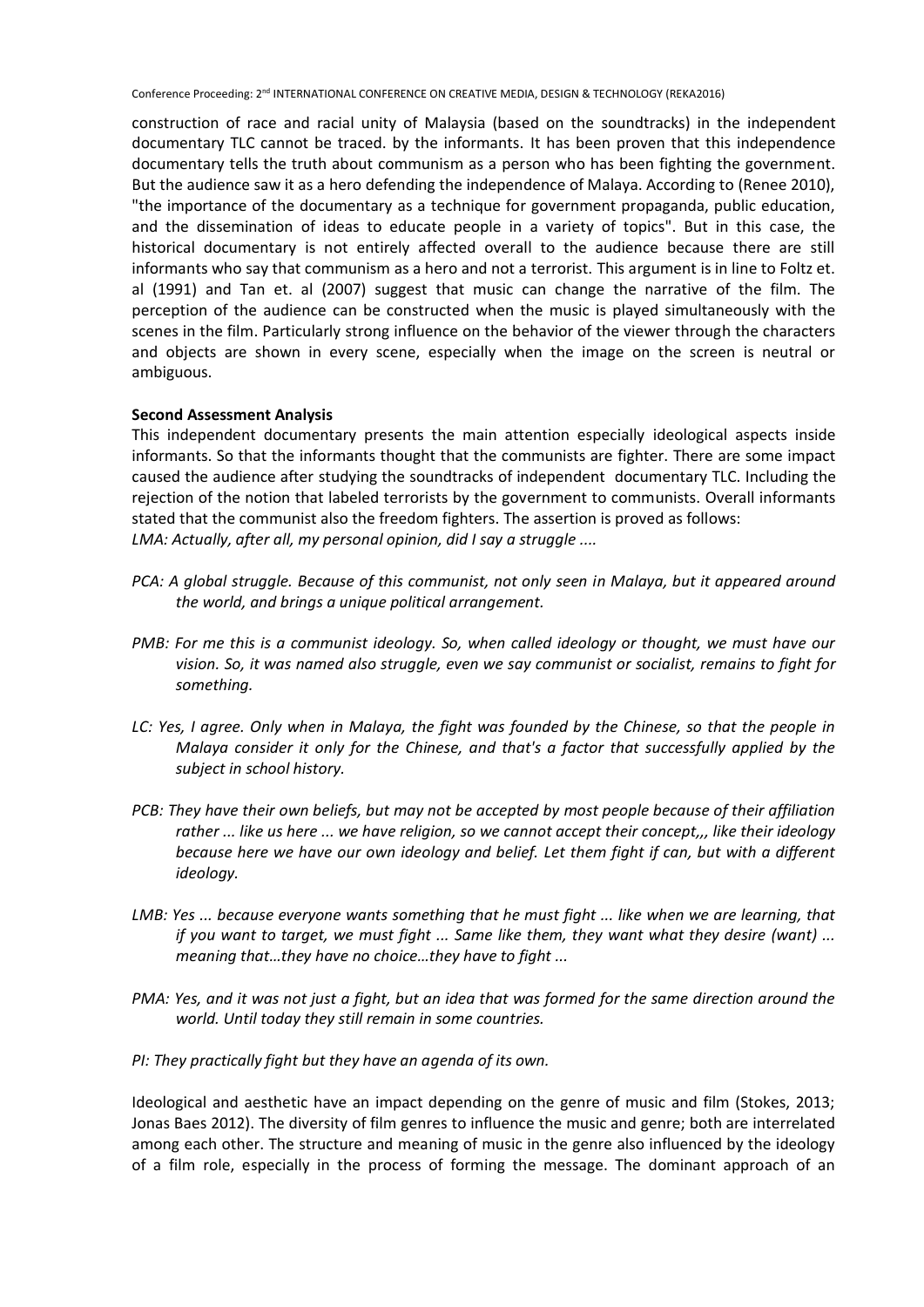element of music can also affect the character of emotional themes especially melodrama. This opinion takes into account that all the elements of music have their own ideology. Ross (2003) supports this view to review in depth the role of narrative film formation based on the style, structure and presentation of musical genres. Something tells how music is in tune with the style its recalled. Music (song) cannot have a dialogue and music sequences (songs) may be doing things that are not possible by conventional narrative. What cannot be understood by the audience in the course of a narrative can be expressed by music (Ross, 2003). This opinion was also agreed to by Mohd. Nor Shahizan et. al (2014) and Potter (2004), which suggests that the individual should have strong knowledge structures and information obtained from the real world, rather than mass media information only. In addition, the individual also needs a strong knowledge of the structure themselves to become critical media users. To separate themselves from the world of media and personal perspective on the media, then people need to know more clearly their personality in the two types of consciousness style of personal knowledge and personal goals. Two awareness is required in each individual locus. Structure strong knowledge can help individuals make decisions more wisely and fairly without being influenced solely by the content contained in the mass media. Views from Avila (2011) and Shanthini Pillai (2013) suite with the informants discussions which states that's the identity of a country can be highlighted based on the background music in a particular location. Not surprisingly, the movie background music can express a country's national identity. Nationalist consciousness through music metaphor symbolizing parallel with the ongoing changes in the ideological perspective on international affairs, culture and popular transnational and domestic modernization when associated with a variety of narrative structure. Role in dismantling the differences and changes in the construction of identity is closely related to music. Among other things, its played a role in determining the image. Baird & Samson (2009), Shresthova (2008) and Sundar (2007) stated that the music not only influenced the culture and image of the singing music, but also can shape the culture and image of other people who are exposed to it. Padilla (2010) describes the effect produced by music can convey the idea of conservative politics and hegemony of value to the whole community around the world. Film score plays a huge role in shaping the narrative elements are produced with the support of music performances to the subtext.

#### **Third Assessment Analysis**

This statement is proved by new generation informants who told that all of them surf the Internet to obtain additional information other than the information provided by the mainstream media. This statement is supported by the opinion below:

- *LMA: It influences. For example, we look at ways of re-enactments, the kind where, if it arouses emotion of our technical means that very important fact. Want to explain more about what happened, about this and that ...*
- *PMB: It is important, because for me, if we look from the short film, a wide indie also, he has not as sophisticated props and set like we saw in the mainstream, but I think the thing that plays a role as well.*
- *PCA: Yes. To give more appreciation and understanding.*
- *PCB: Yes. We can see from certain angles how the story was presented. We may change the story was from good to bad. Maybe we can also change the other way around ... We can see how music plays, the camera plays with around ... because sometimes we can see, if we use music more enthusiastic, may indicate that angry, we can think of the music ,*
- *PI: Yes. For example, if he uses music to raise mood and leave an impression. We can notice the reason usually use the same technique, have repeatedly used the stuff.*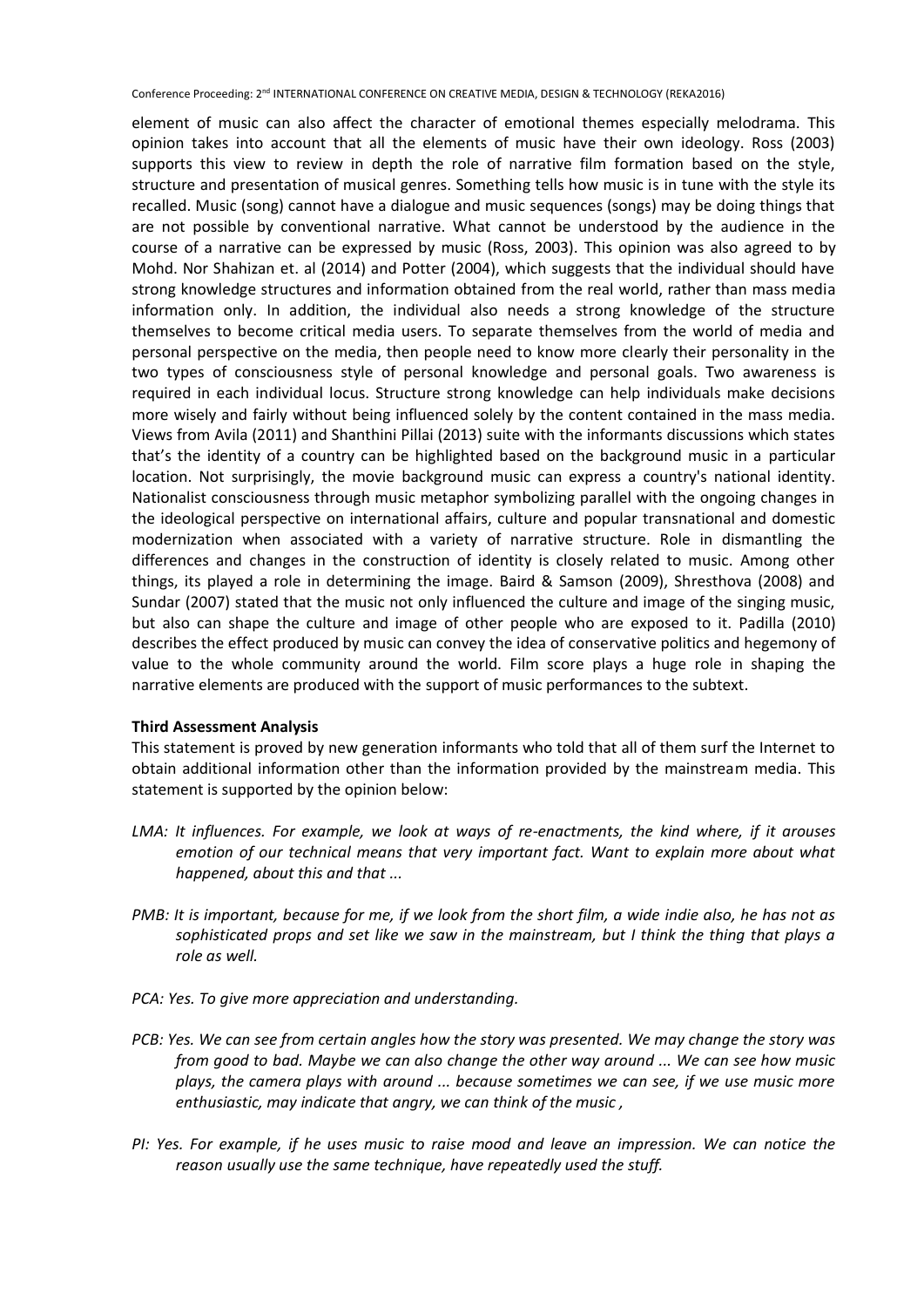- *PMA: Technical also important for us to understand what they want ... What have they done ... I mean all ...*
- *LMB: Tech is very important to me, because of if we look at the story that technically he's kind of mediocre, we are too lazy to look at it ... But if TLC was like boring too but kind when he sorts conveys at the same time, not just people that talk about, his technical means like he wanted to say he was difficult, difficult case, meaning he shoot from above, shows a person walking, the focus at that stranger, that stranger was tired of all ... it's a technical matter.*

#### *LC: Must be important ... cynical songs appropriate to the situation will ease understanding.*

From the results of focus group discussions, informants are very confident that the technology plays a big role in producing good music. Globalization has successfully traversed the boundaries of technology in tune with the music of the times demand. The identity of the music is in line with the rapid development of technologies that have cross-border (Lewis 2014). Manifesto of art in new technology and aesthetic potential can be seen through the work of a filmmaker who experimented with film and music background makes the film more widely. The use of the latest technology allows filmmakers to compose music in a way that is provocative, form criticism, and in line with the image of film that wants to be exposed. Music technology plays a big role in forming the unity between ethnic groups, especially those at different places and distances. The latest technology that can adapt more work will performed uniqueness (Ferguson 2012). Informants have the experience and knowledge they have learned and gained exposure consistently on issues highlighted. As the informants have exposure from the point of technology, then their interpretation is based on the knowledge and experience existing in each individual (did not receive any information conveyed outright, but look at the meaning behind it). According to them, this independence documentary seems to show that the so-called good side of communism (based on the soundtracks).

#### **CONCLUSION**

Based on studies that have been conducted on the independent documentary 'The Last Communist (2006)', results showed that the use of soundtracks (cultural, ideology, technology) for an independent documentary for historical issue leads easily understandable to the informants, because informants could understand as a simple lyric, and feel that the incident really happened. The implementation of soundtracks (cultural, ideology, technology) is more intuitive 'trace' them interspersed with costume and make up who have been involved in the performance of this independent documentary (based on the soundtracks). Connotative aspects (composed songs in the mound of old-fashioned propaganda films) had influence the informants, because informants not only looking at a denotative view and being configured from the beginning that Communist Party of Malaya was known as terrorist. Agenda that trying to be absorbed on each soundtracks no need to explain to informants in advance. Informants were influence by the soundtracks that led to the next on a second layer of meaning. This study was conducted on university students are calculated as post-independence groups (18-25 years), but they can feel every experience that occurs at the time of emergency through the soundtracks instead of didn't even know Chin Peng in well. So it's likely to be an advantaged to them to look to the soundtracks and any other index, which has the meaning implied / second layer (connotative). Likelihood of informants could not tie embody incident appreciation of the past compared with 70's births generation (post-independence aged 30 years and above) are able to associate with past experience. In addition, today's generations were different generation, and then there must exist a symbol, such as 'icon' or 'rule of the country' (Gunn 2005; Kress & Leeuwen 2002; Perlmutter & Wagner 2004). This understanding can be said to be 'creating meanings for the image' is different to 'create words to reality' (Halliday 1985; Wells 2007). However, the selection of soundtracks by producer that represent cultural, ideology and technology have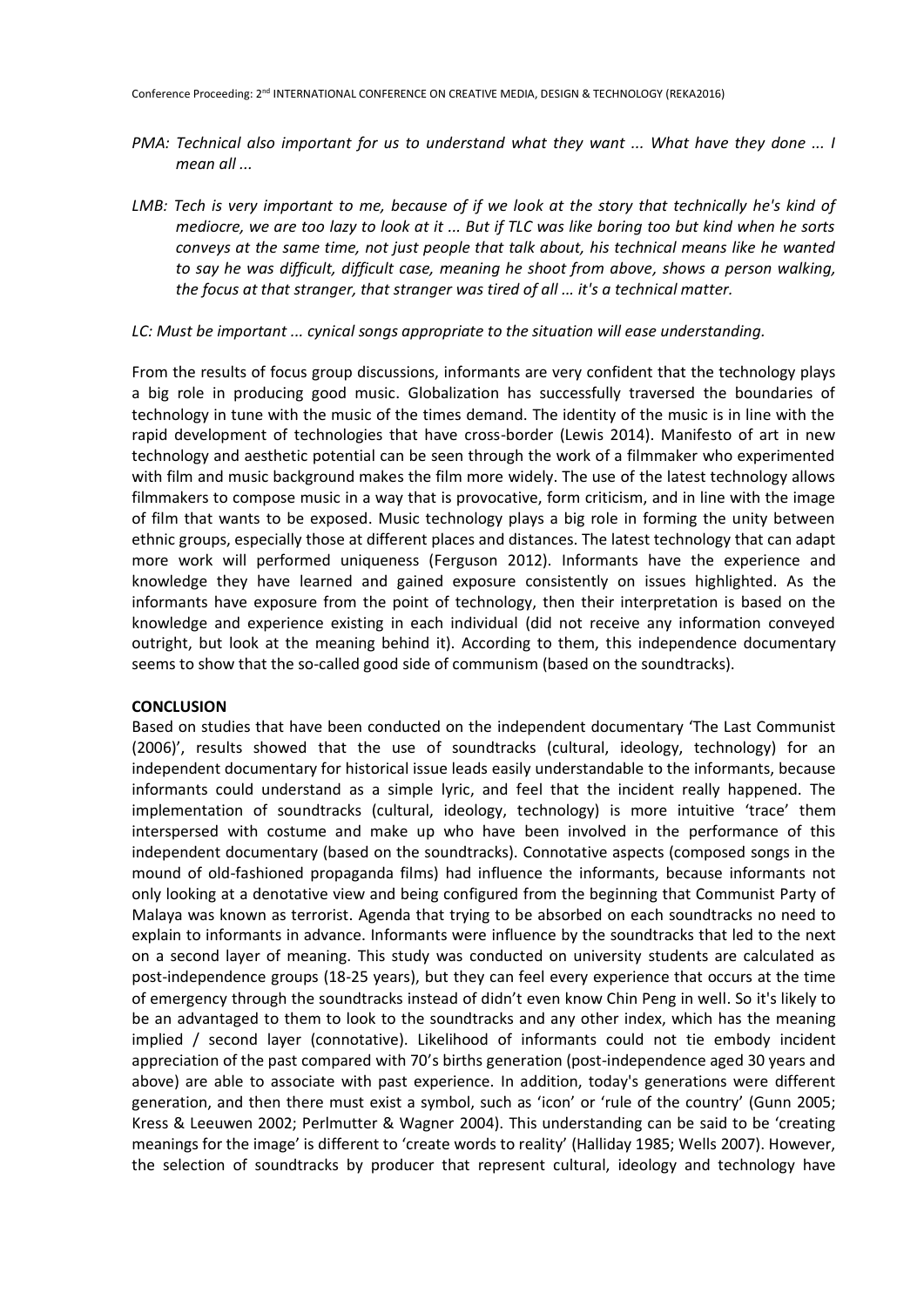affected the reading of the post-independence group, thereby making this independence documentary as a byproduct quietly to inject the historiography and the struggle of the communists.

#### **REFERENCES**

- Avila, J.A. 2011. "*Los sonidos del cine: Cinematic music in mexican film (1930-19500"*. University of California, Riverside: ProQuest, UMI Dissertations.
- Baird, A. & Samson, S. 2009. Memory for music in alzheimer's disease: Unforgetable?. *Nyropsycol Rev.*, 19: 85 - 101.
- Barthes, Roland. 1977. *Image-music-text*. London: Fontana.
- Boczkowska, E. 2009. *Site of rememberence: Music and memory in polish film*. University of California, Los Angeles: ProQuest, UMI Dissertations.
- Boltz, M., Schulkind, M., & Kantra, S. 1991. 'Effects of background music the remembering of filmed events'. *Memory and Cognition*, 19: 593 - 606.
- Bourdieu, P. 1996. *On television and journalism*. London: Pluto Press.

Fairclough, N. 2001. *Language and power: Language in social life.* London: Longman.

Ferguson, J.M. 2012. 'Sublime Rock: Burmese Popular Music, Language Code Switching and Sentimentalism among Shan Migrants at The Thai-Burma Border. *Wacana Seni Journal of Arts Discourse*. Jil./Vol. 11: 19 - 37.

Fludernik, M. 2009. An introduction to narratology. New York: Routledge.

- Griffiths, M. 2005. 'Children drawing toy commercials: re-imagining television production features'. *Visual Communication,* Vol. 4(1): 21 - 37.
- Gunn, J. 2005. 'Prime-time satanism: Rumor-panic and the work of iconic *topoi*'. *Visual Communication,* Vol. 4(1): 93 - 120.
- Halliday, M.A.K. 1985. *An introduction to functional grammar*. London: Edward Arnold.
- Jonas Baes. 2012. 'When There Is No More Music…or…Dumagat Internal Refugees in The Philippines and The Issues of ''Cultural Objecthood'. *Wacana Seni Journal of Arts Discourse*. Jil./Vol. 11: 179 - 200.
- Kress, G. & Leeuwen, T.V. 2002. 'Colour as a semiotic mode: Notes for a grammar of colour'. *Visual Communication,* Vol. 1(3): 343 - 368.
- Leeuwen, T.V. 1999. *Speech, music, sound*. London: MacMillan Press.
- Lester, P.M. 2003. Visual communication: Images with messages. Edisi ke-2. Belmont, CA: Thomson Wadsworth.
- Lewis, H.R. 2014. *Negotiating the soundtracks: Music in early sound film in the U.S and France (1926 – 1934)*. University of Harvard: ProQuest, UMI Dissertations.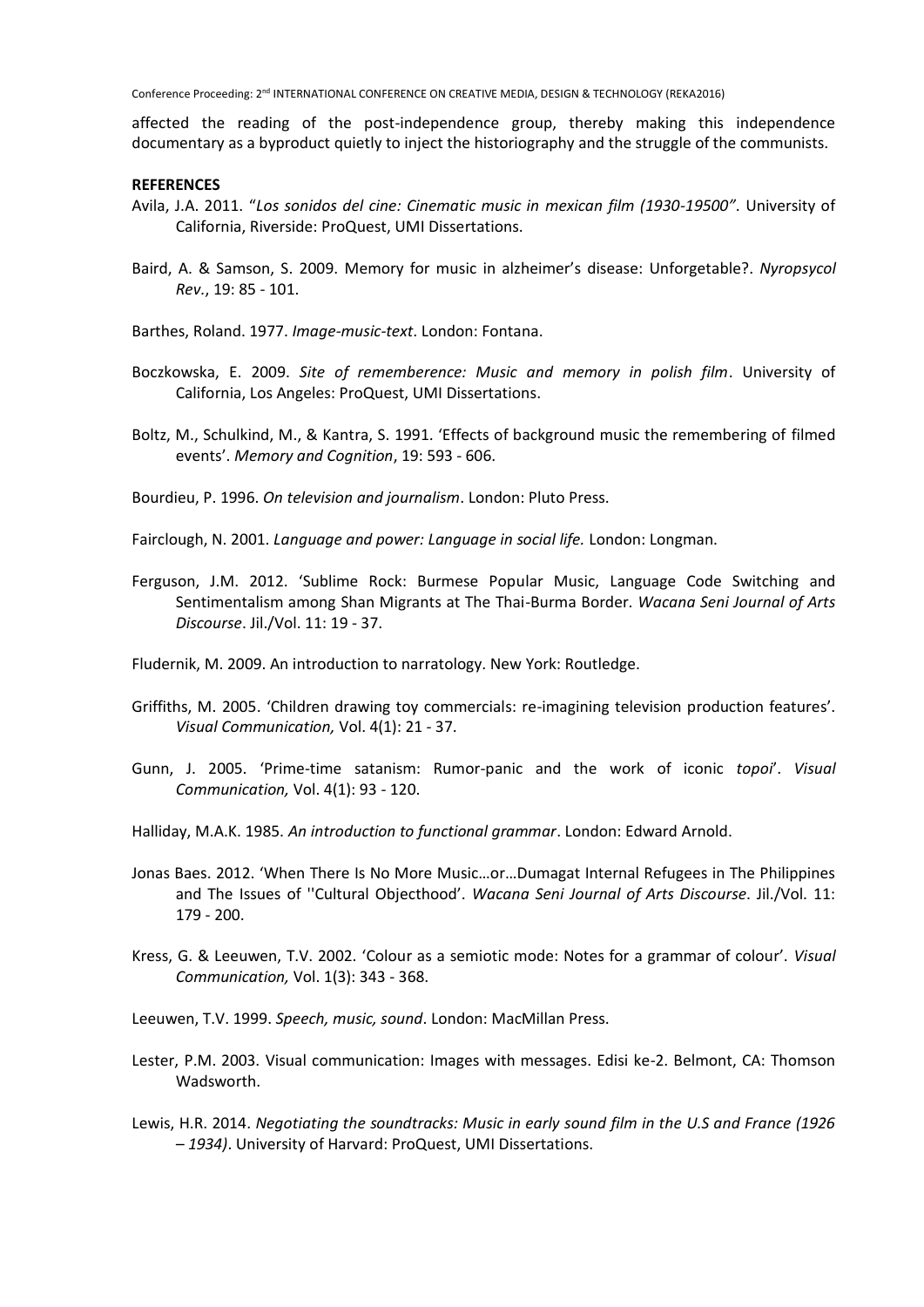- Machin, D. 2004. 'Building the world's visual language: The increasing global importance of image banks in corporate media'. V*isual Communication,* Vol. 3(1): 316 - 36.
- McQuail, D. 2005. Mass communication theory. 5<sup>th</sup> Edition. London: Sage Publications
- Mohd. Nor Shahizan Ali, Latiffah Pawanteh, Normah Mustaffa, Hasrul Hashim & Abdul Latiff Ahmad. 2013. New Audience Message Absorption via Audio Visual Technology. Asian Social Science, Vol. 9, No. 8: 107-115.
- Mohd. Nor Shahizan Ali, Mohd. Azul Mohammad Salleh, Mat Pauzi Abd Rahman, Mus Chairil Samani & Zairul Anuar Md. Dawam. 2014. Moral Penapisan Kendiri Filem Dokumentari Sejarah. *Online ISSN 1823-884x e-Bangi*, 9 (1): 24-33.
- Morgan, C.P. 2011. *Good vs evil: The role of the soundtracks in developing a dichotomy in "Harry Potter and the Sorcerer's Stone"*. University of North Carolina at Greensboro: ProQuest, UMI Dissertations.
- Mus Chairil Samani. 2006. Visual images in advertisements: An alternative language. Jurnal Komunikasi 22: 49-57.
- Padilla, R. 2010. *From concert to film: The transformation of George Gershwin's music in the film "An American in Paris"*. University of Arizona: ProQuest, UMI Dissertations.
- Perlmutter, D.D. & Wagner, G.L. 2004. 'The anatomy of a photojournalistic icon: Marginalization of dissent in the selection and framing of 'a death in Genoa'. V*isual Communication,* Vol. 3(1) 91 - 108.
- Potter, W. James. 2004. *Theory of media literacy: A cognitive approach*. United States: SAGE Publications.
- Potter, W.J. 2011. *Media literacy*. 5<sup>th</sup> Edition. London: SAGE Publications Ltd.
- Renee, H. 2010. Digital and media literacy: A plan of action. New York: The Aspen Institute.
- Ross, J.Z. 2003. *Acoustic garaffiti: The rock soundtracks in contemporary American cinema*. University of California, Berkeley: ProQuest, UMI Dissertations.
- Severin, W.J. & Tankard, J.W. Jr. 2001. *Communication theories: Origins, methods, and uses in the mass media*. USA. Addison Wesley Longman, Inc.
- Shantini Pillai. 2013. Syncretic cultural multivocality and the Malaysian popular musical imagination. *Kajian Malaysia,* Vol. 31(1): 1 – 18.
- Shresthova, S. 2008. *Between cinema and performance: Globalizing bollywood dance*. University of California, Los Angeles: ProQuest, UMI Dissertations.
- Stokes, J.C. 2013. *Music and genre in film: Aesthetics and ideology*. City University of New York: ProQuest, UMI Dissertations.
- Sundar, P. 2007. *Sounding the nation: The musical imagination of bollywood*. University of Michigan, Los Angeles: ProQuest, UMI Dissertations.